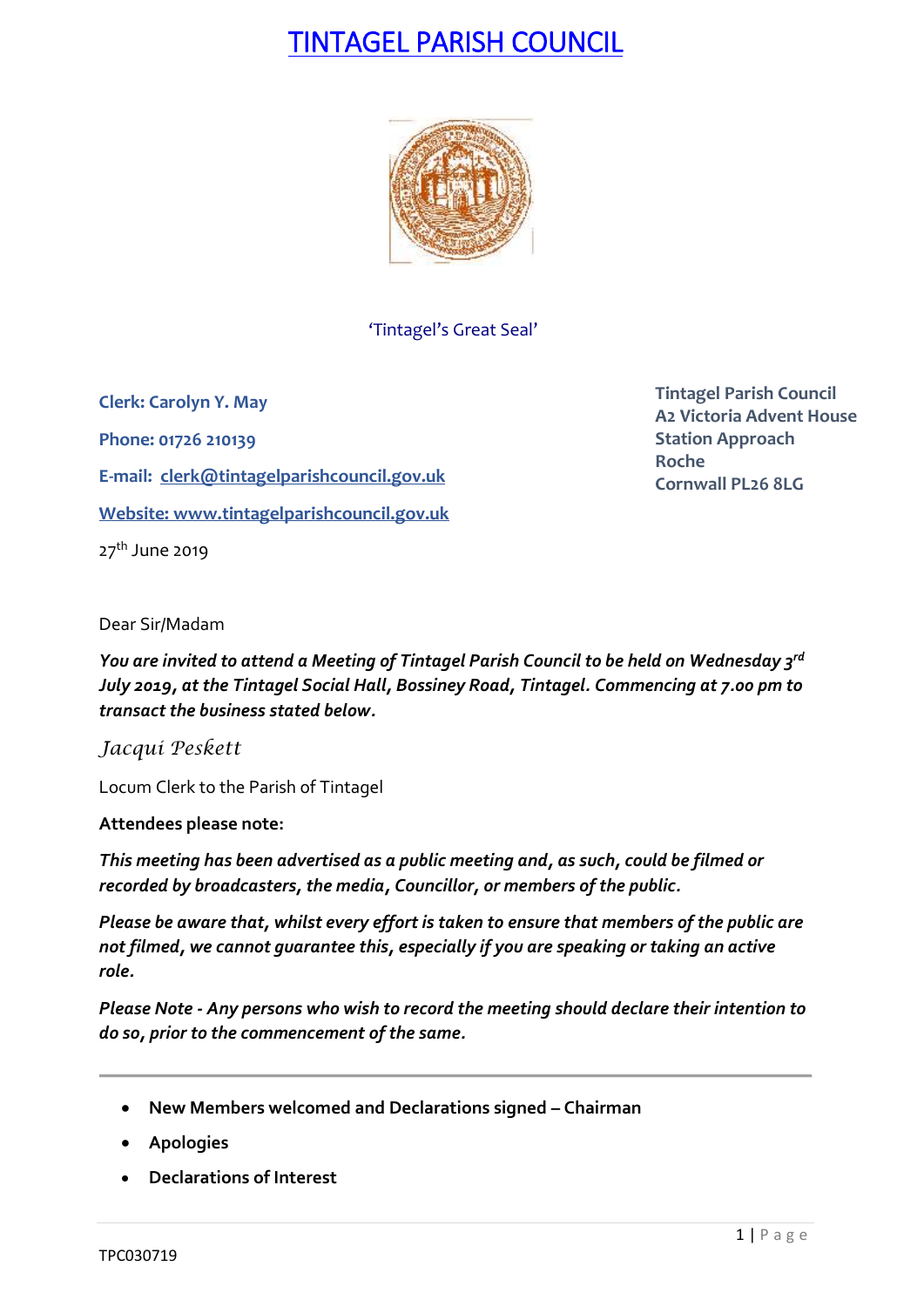• **Invitation to members of the public to speak prior to meeting, (10 minutes allowed for this item) -** Participants attention is respectfully drawn to the Parish Council's 'Public Participation Policy', which sets out the rules governing this part of the agenda\*

## *Requests Received:*

• *One local resident has requested to speak (as at the date of this agenda being published).*

## **AGENDA**

**Minutes -** To Approve the Minutes of the previous meeting, held on the 5 th June 2019 and matters arising (Appendix A).

**Georgia Butters** – English Heritage – Tintagel Castle Bridge Update

**Cllr Barry Jordan**

**Planning Applications** – Appendix B

**Planning Decisions** – Appendix C

**Accounts Payable** – Appendix D

**Disabled Toilets** –– Cllr. Goward

**Definition of Declarations of Interest** – Cllr Dale

### **Updates**

• Planning Group

### **Correspondence**

**Parishioner** - Footpath from the roundabout and down Molesworth street, the main part is kept weed free but not down Molesworth street.

### **\* Public Participation**

- Persons wishing to speak at any meeting can only do so in relation to decision items on the agenda.
- In respect of questions at Council meetings, members of the public must give notice in writing to the Parish Clerk, by no later than noon on the Friday before the Council meeting. The notice must specify the nature of the question in enough detail to enable a reply to be prepared. Questioners have the right to ask one supplementary question once they have received the chairman's response.
- Contributions are limited to one per person per item and no person shall speak for more than 3 minutes, except in exceptional circumstances, to be determined by the Chairman.

# **Next Meeting - The next Scheduled meeting will be held on Wednesday 4 th September 2019.**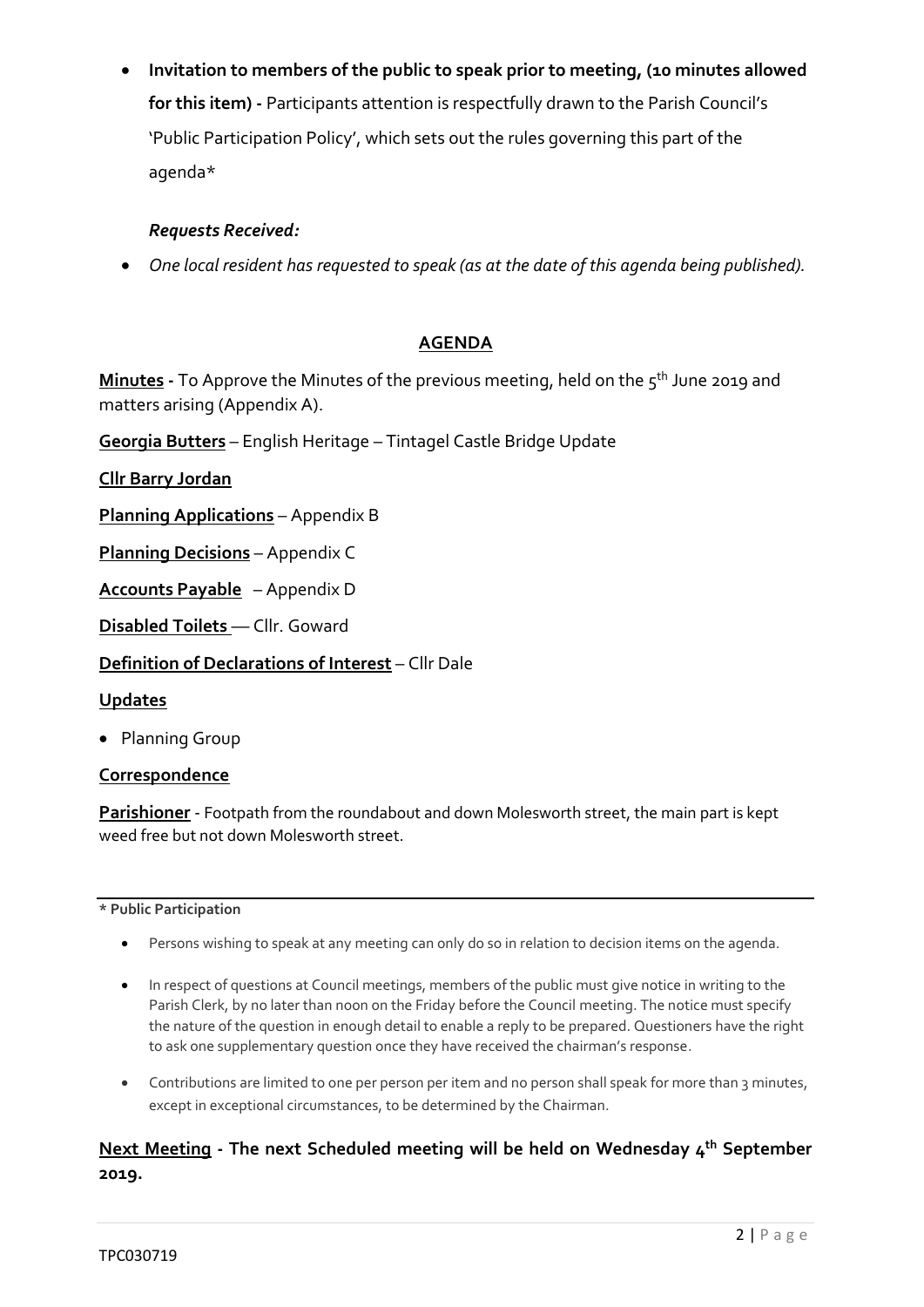# **PLANNING APPLICATIONS** APPENDIX B

| Reference                    | PA19/04794                                                                      |
|------------------------------|---------------------------------------------------------------------------------|
| <b>Application Validated</b> | Wed 05 Jun 2019                                                                 |
| Address                      | 16 Atlantic Close Treknow Tintagel Cornwall PL34<br>0EL                         |
| Proposal                     | Raise and extend the garage roof to the rear to form<br>a covered seating area. |
| <b>Status</b>                | Awaiting decision                                                               |

| Reference                    | PA19/04579                                                                                                                                                                                                                             |
|------------------------------|----------------------------------------------------------------------------------------------------------------------------------------------------------------------------------------------------------------------------------------|
| <b>Application Validated</b> | Tue 11 Jun 2019                                                                                                                                                                                                                        |
| Address                      | Glenhaven, The Annexe Trewarmett Hill<br>Trewarmett Tintagel PL34 0ET                                                                                                                                                                  |
| Proposal                     | Conversion of garage into annexe accommodation,<br>conversion of loft into bedroom/study to include<br>dormers and roof windows and garden<br>implement/chair store with variation of Condition 3<br>in respect of decision PA12/02964 |
| Status                       | Awaiting decision                                                                                                                                                                                                                      |

| Reference                    | PA19/04886                                                                 |
|------------------------------|----------------------------------------------------------------------------|
| <b>Application Validated</b> | Tue 18 Jun 2019                                                            |
| Address                      | Site East of Trewindies Trelake Lane Treknow<br>Tintagel Cornwall PL34 0EW |
| Proposal                     | New residential dwelling and associated works                              |
| Status                       | Awaiting decision                                                          |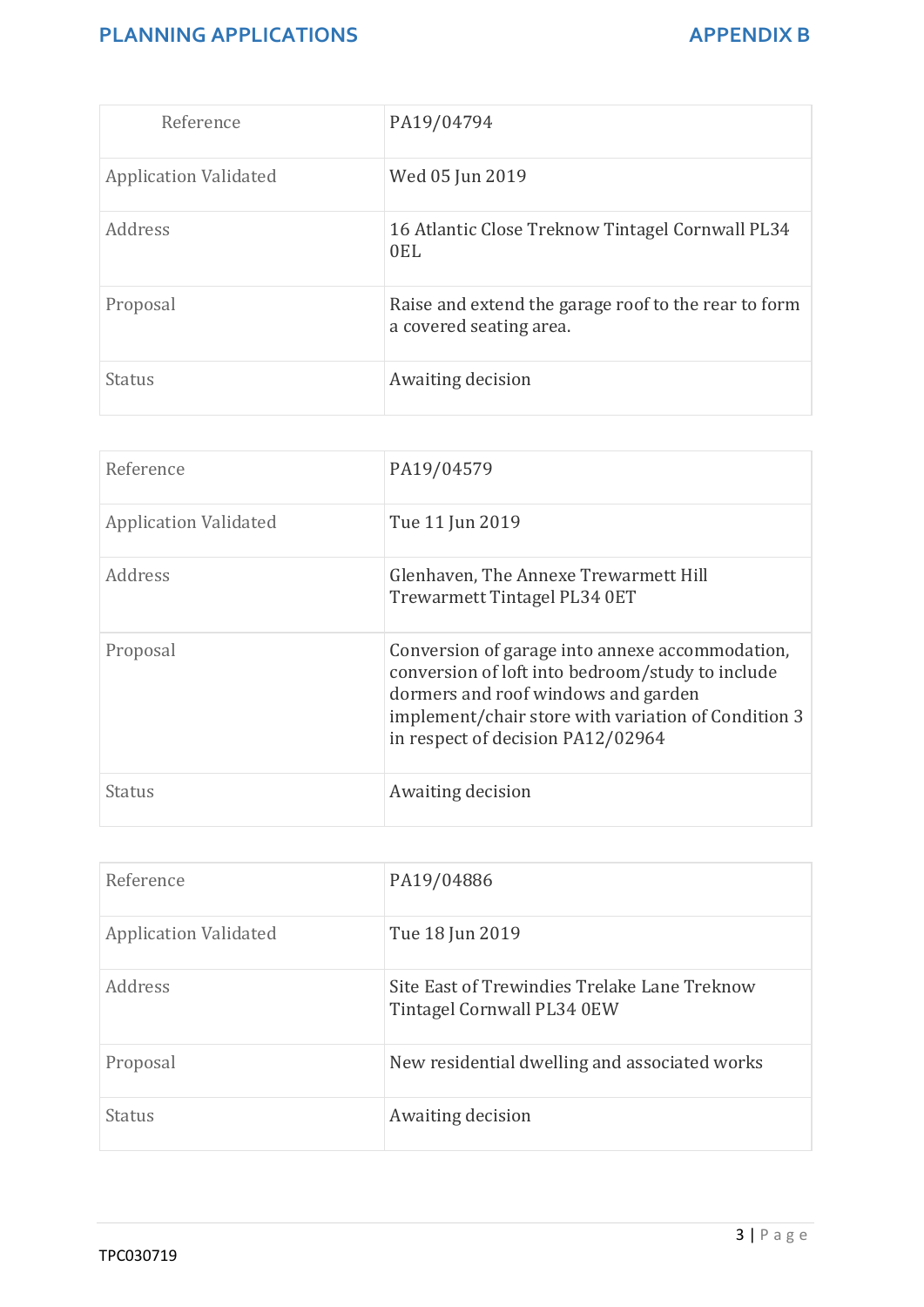| Reference                    | PA19/04411                                        |
|------------------------------|---------------------------------------------------|
| <b>Application Validated</b> | Mon 17 Jun 2019                                   |
| Address                      | 5 Palmers Terrace Treknow Tintagel PL34 OEH       |
| Proposal                     | Construction of single storey flat roof extension |
| <b>Status</b>                | Awaiting decision                                 |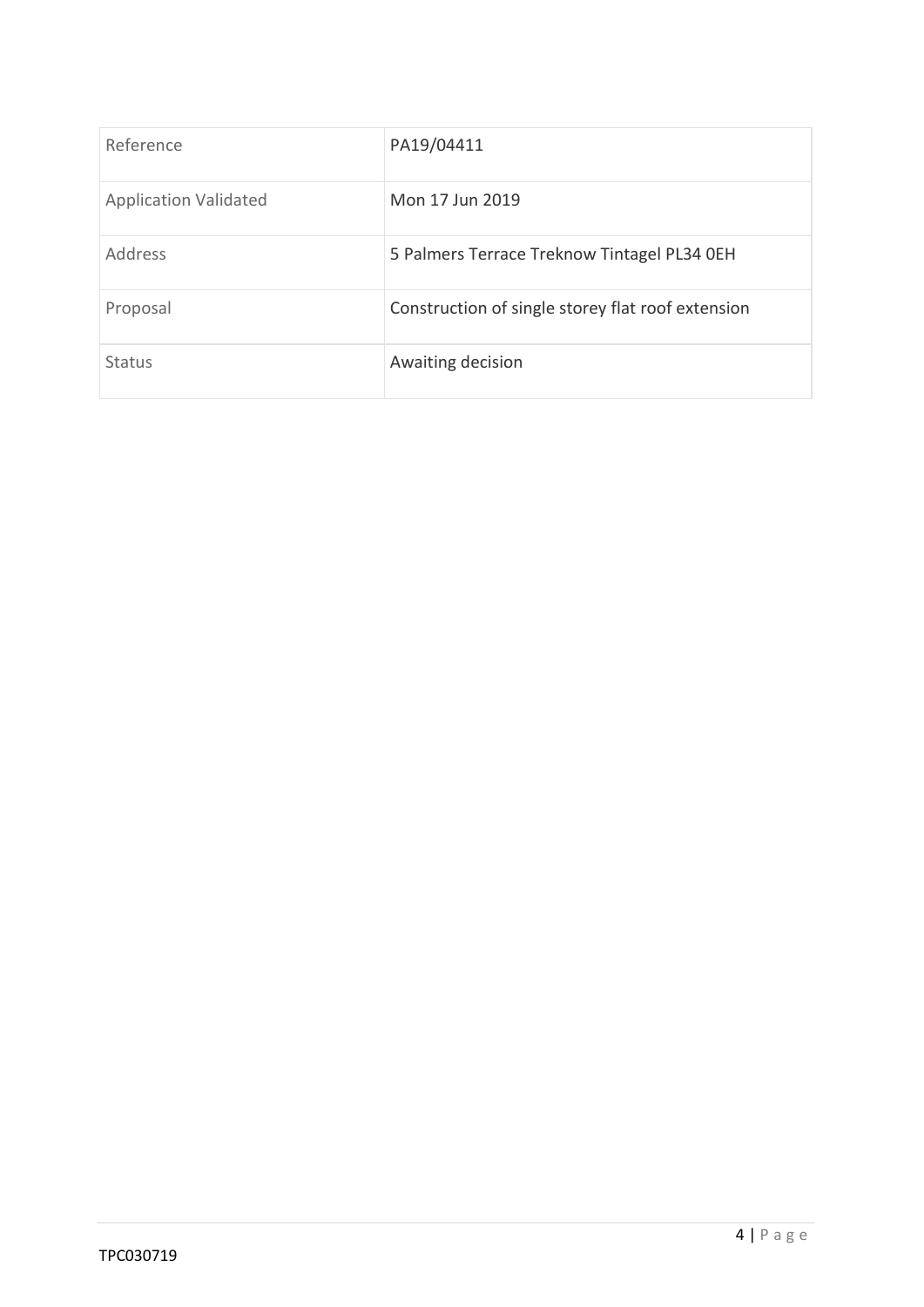# **PLANNING DECISIONS APPENDIX C**

| Reference                    | PA19/03348                                                                 |
|------------------------------|----------------------------------------------------------------------------|
| <b>Application Validated</b> | Wed 17 Apr 2019                                                            |
| Address                      | Land North-West Of Tregatta Terrace Tregatta Tintagel<br>Cornwall PL34 0DY |
| Proposal                     | Erection of a replacement agricultural livestock shed                      |
| <b>Status</b>                | Decided                                                                    |
| Decision                     | Approved (Statutory/one condition only)                                    |
| Decision Issued Date         | Wed 12 Jun 2019                                                            |

| Reference                    | PA19/03049                                                         |
|------------------------------|--------------------------------------------------------------------|
| <b>Application Validated</b> | Thu 02 May 2019                                                    |
| <b>Address</b>               | Land South Of Clifden Farm Halgabron Tintagel<br>Cornwall PL34 0BD |
| Proposal                     | Erect a detached garage/store.                                     |
| <b>Status</b>                | <b>Decided</b>                                                     |
| Decision                     | Approved (Statutory/one condition only)                            |
| <b>Decision Issued Date</b>  | Thu 13 Jun 2019                                                    |